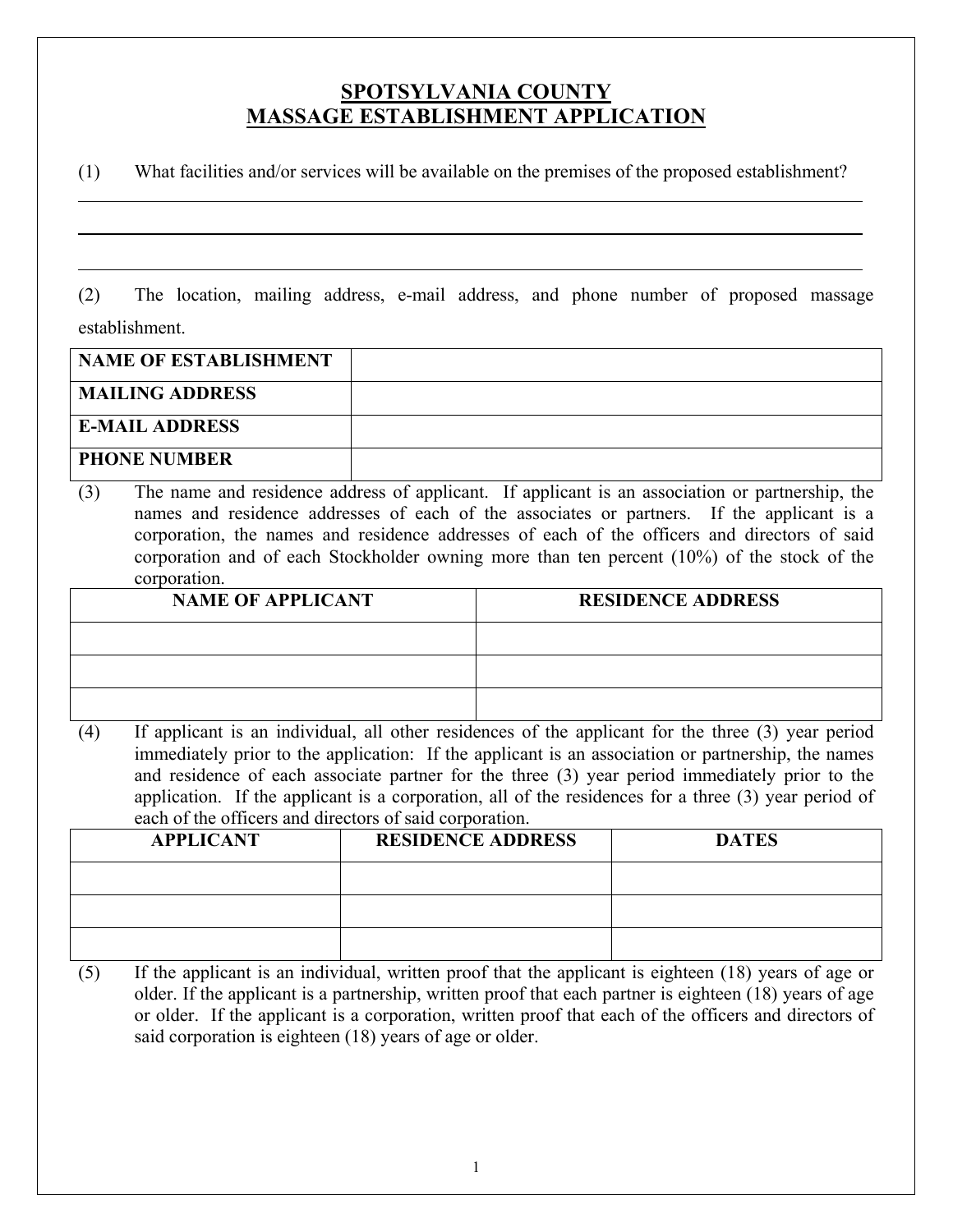- (6) A complete set of fingerprints, if the applicant is an individual, or of each partner, if the applicant is a partnership, or of each officer and director, if the applicant is a corporation. The fingerprints shall be taken by the Sheriff's Department, or his agent.
- (7) If the applicant is an individual, the business, occupation, or employment of the applicant for the three (3) year period immediately prior to the date of the application. If the applicant is a partnership or corporation, the business occupation or employment of each partner, officer or director the three (3) year period immediately prior to the date of the application.

| <b>APPLICANT</b> | <b>OCCUPATION</b> | <b>ADDRESS</b> | <b>DATES</b> |
|------------------|-------------------|----------------|--------------|
|                  |                   |                |              |
|                  |                   |                |              |
|                  |                   |                |              |
|                  |                   |                |              |
|                  |                   |                |              |
|                  |                   |                |              |
|                  |                   |                |              |
|                  |                   |                |              |

- (8) The history of the applicant in the operation of massage establishments or similar business or occupation, including but not limited to, whether or not such person, in previously operating in this or another city or state under permit, has had such permit revoked or suspended and the reason therefor, and the business activity or occupation subsequent to such action of suspension or revocation.
- (9) The criminal record, if any, other than misdemeanor traffic violations, of the applicant, or of any associate or partner of the association or partnership, if the applicant is an association or partnership, or of any officer or director of the corporation, if the applicant is a corporation.

| <b>APPLICANT</b> | <b>OFFENSE</b> | <b>DATE</b> |
|------------------|----------------|-------------|
|                  |                |             |
|                  |                |             |
|                  |                |             |

(10) The name of the operator or manager of the massage establishment. If the owner or manager of the massage establishment is not an applicant, then the operator or manager must provide the information required in this section relative to the applicant.

 $\_$  , and the state of the state of the state of the state of the state of the state of the state of the state of the state of the state of the state of the state of the state of the state of the state of the state of the